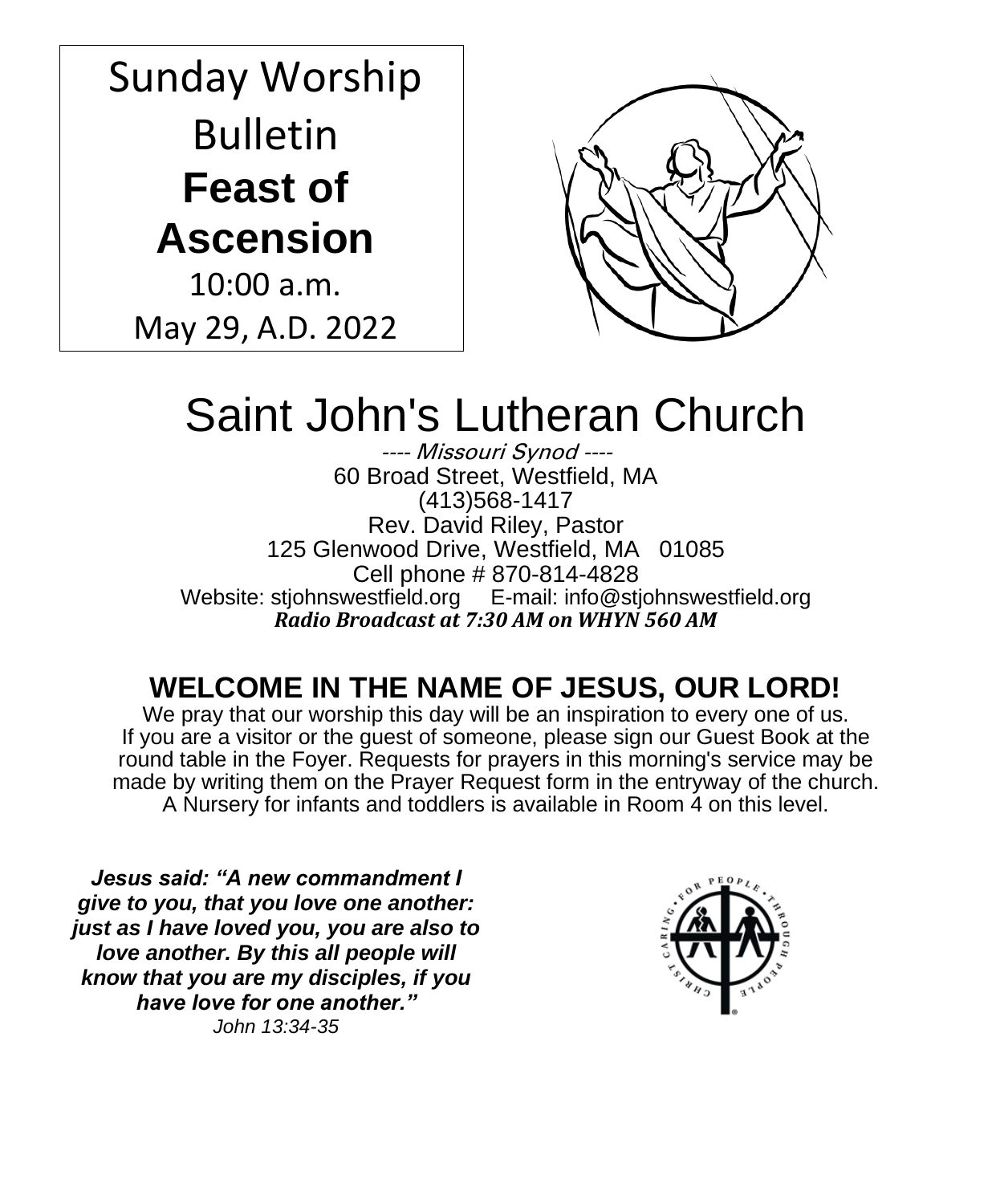# **The Order of Morning Worship**



**Their profit and their joy to know The myst'ry of His love.**

### **6 The cross He bore is life and health, Though shame and death to Him: His people's hope, His people's wealth, Their everlasting theme.**

- INVOCATION, CONFESSION and ABSOLUTION
- L: In the name of the Father and of the Son and of the Holy Spirit.
- **C: Amen.**
- L: Beloved in the Lord! Let us draw near with a true heart and confess our sins unto God our Father, beseeching Him in the name of our Lord Jesus Christ to grant us forgiveness. Our help is in the name of the Lord,
- **C: who made heaven and earth.**
- L: I said, I will confess my transgressions unto the Lord,
- **C: and You forgave the iniquity of my sin.**
- L: O almighty God, merciful Father,
- **C: I, a poor, miserable sinner, confess unto You all my sins and iniquities with which I have ever offended You and justly deserved Your temporal and eternal punishment. But I am heartily sorry for them and sincerely repent of them, and I pray You of Your boundless mercy and for the sake of the holy, innocent,**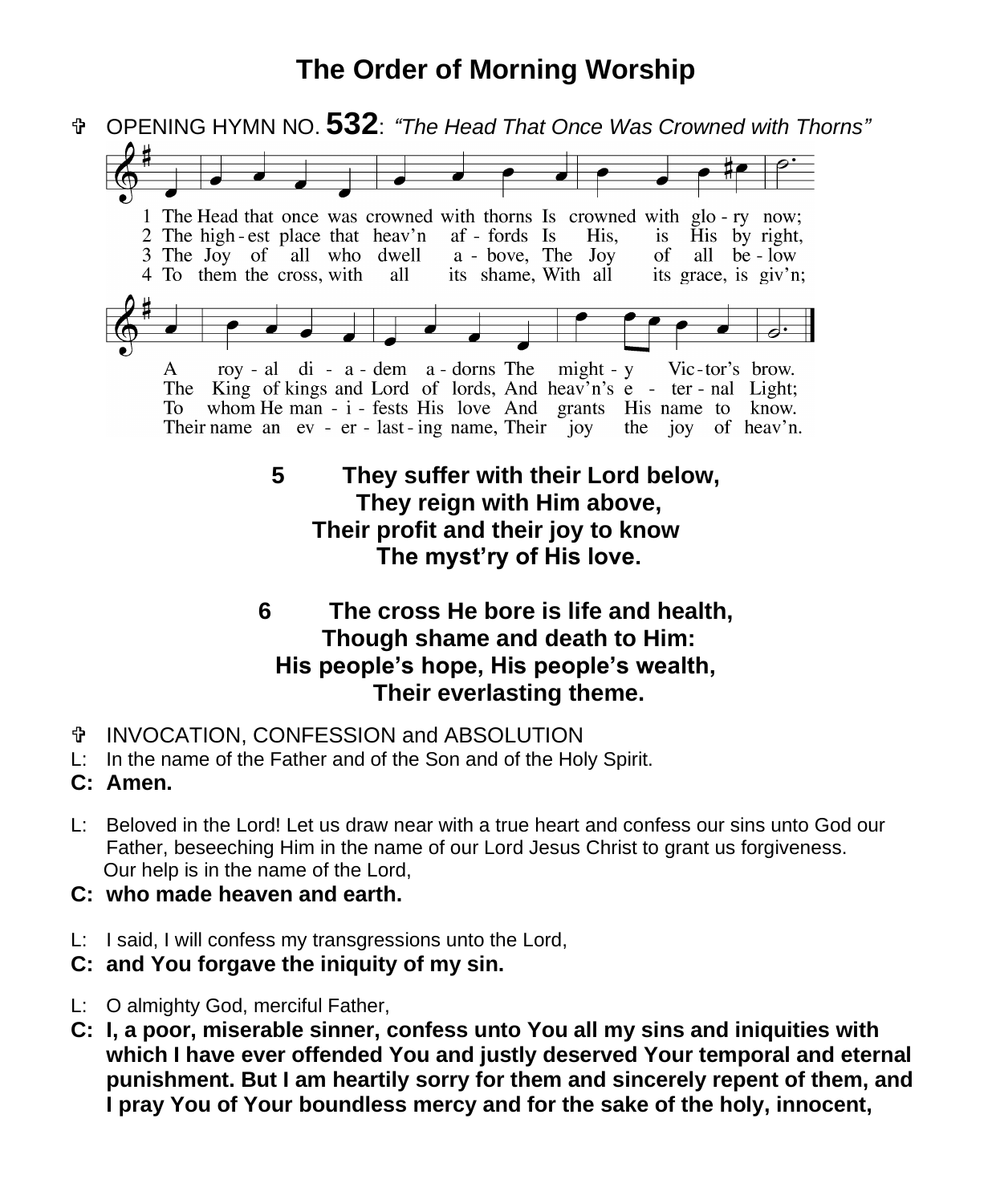**bitter sufferings and death of Your beloved Son, Jesus Christ, to be gracious and merciful to me, a poor, sinful being.** 

L: Almighty God, our heavenly Father, has had mercy upon us and has given His only Son to die for us and for His sake forgives us all our sins. To those who believe on His name He gives power to become the children of God and has promised them His Holy Spirit. He that believes and is baptized shall be saved. Grant this, Lord, unto us all.

#### **C: Amen.**

- SALUTATION and COLLECT
- L: The Lord be with you.
- **C: And with Thy Spirit.**
- L: Let us pray. Almighty God, as Your only-begotten Son, our Lord Jesus Christ, ascended into the heavens, so may we also ascend in heart and mind and continually dwell there with Him, who lives and reigns with You and the Holy Spirit, one God, now and forever.

#### **C: Amen.**

### *(Be Seated)*

#### FIRST READING: Acts 1:1–11

In the first book, O Theophilus, I have dealt with all that Jesus began to do and teach, until the day when he was taken up, after he had given commands through the Holy Spirit to the apostles whom he had chosen. To them he presented himself alive after his suffering by many proofs, appearing to them during forty days and speaking about the kingdom of God.

And while staying with them he ordered them not to depart from Jerusalem, but to wait for the promise of the Father, which, he said, "you heard from me; for John baptized with water, but you will be baptized with the Holy Spirit not many days from now."

So when they had come together, they asked him, "Lord, will you at this time restore the kingdom to Israel?" He said to them, "It is not for you to know times or seasons that the Father has fixed by his own authority. But you will receive power when the Holy Spirit has come upon you, and you will be my witnesses in Jerusalem and in all Judea and Samaria, and to the end of the earth." And when he had said these things, as they were looking on, he was lifted up, and a cloud took him out of their sight. And while they were gazing into heaven as he went, behold, two men stood by them in white robes, and said, "Men of Galilee, why do you stand looking into heaven? This Jesus, who was taken up from you into heaven, will come in the same way as you saw him go into heaven."

L: This is the Word of the Lord.

#### **C: Thanks be to God.**

#### EPISTLE: Ephesians 1:15–23

For this reason, because I have heard of your faith in the Lord Jesus and your love toward all the saints, I do not cease to give thanks for you, remembering you in my prayers, that the God of our Lord Jesus Christ, the Father of glory, may give you a spirit of wisdom and of revelation in the knowledge of him, having the eyes of your hearts enlightened, that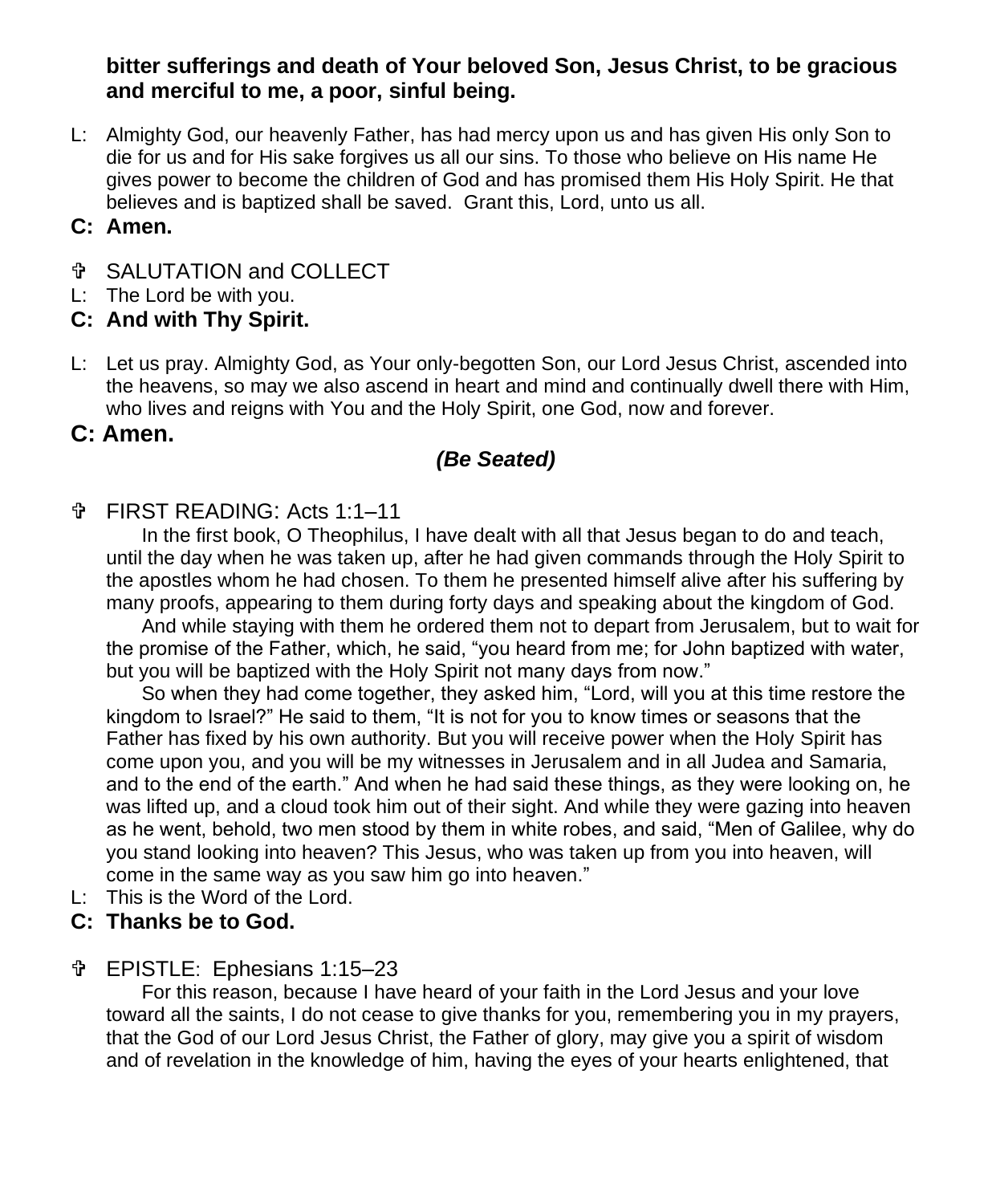you may know what is the hope to which he has called you, what are the riches of his glorious inheritance in the saints, and what is the immeasurable greatness of his power toward us who believe, according to the working of his great might that he worked in Christ when he raised him from the dead and seated him at his right hand in the heavenly places, far above all rule and authority and power and dominion, and above every name that is named, not only in this age but also in the one to come. And he put all things under his feet and gave him as head over all things to the church, which is his body, the fullness of him who fills all in all.

L: This is the Word of the Lord.

#### **C: Thanks be to God.**

#### *(Please Stand)*

HOLY GOSPEL:Luke 24:44-53

L: The Holy Gospel according to St. Luke, the twenty-fourth chapter.

#### **C: Glory be to You, O Lord.**

Then he said to them, "These are my words that I spoke to you while I was still with you, that everything written about me in the Law of Moses and the Prophets and the Psalms must be fulfilled." Then he opened their minds to understand the Scriptures, and said to them, "Thus it is written, that the Christ should suffer and on the third day rise from the dead, and that repentance and forgiveness of sins should be proclaimed in his name to all nations, beginning from Jerusalem. You are witnesses of these things. And behold, I am sending the promise of my Father upon you. But stay in the city until you are clothed with power from on high."

Then he led them out as far as Bethany, and lifting up his hands he blessed them. While he blessed them, he parted from them and was carried up into heaven. And they worshiped him and returned to Jerusalem with great joy, and were continually in the temple blessing God.

- L: This is the Gospel of the Lord.
- **C: Praise be to You, O Christ.**

#### STATEMENT of FAITH: APOSTLES' CREED

**I believe in God, the Father Almighty, maker of heaven and earth. And in Jesus Christ, His only Son, our Lord, who was conceived by the Holy Spirit, born of the virgin Mary, suffered under Pontius Pilate, was crucified, died and was buried. He descended into hell. The third day He rose again from the dead. He ascended into heaven and sits at the right hand of God the Father Almighty. From thence He will come to judge the living and the dead.**

 **I believe in the Holy Spirit, the holy Christian Church, the communion of saints, the forgiveness of sins, the resurrection of the body, and the life everlasting. Amen.**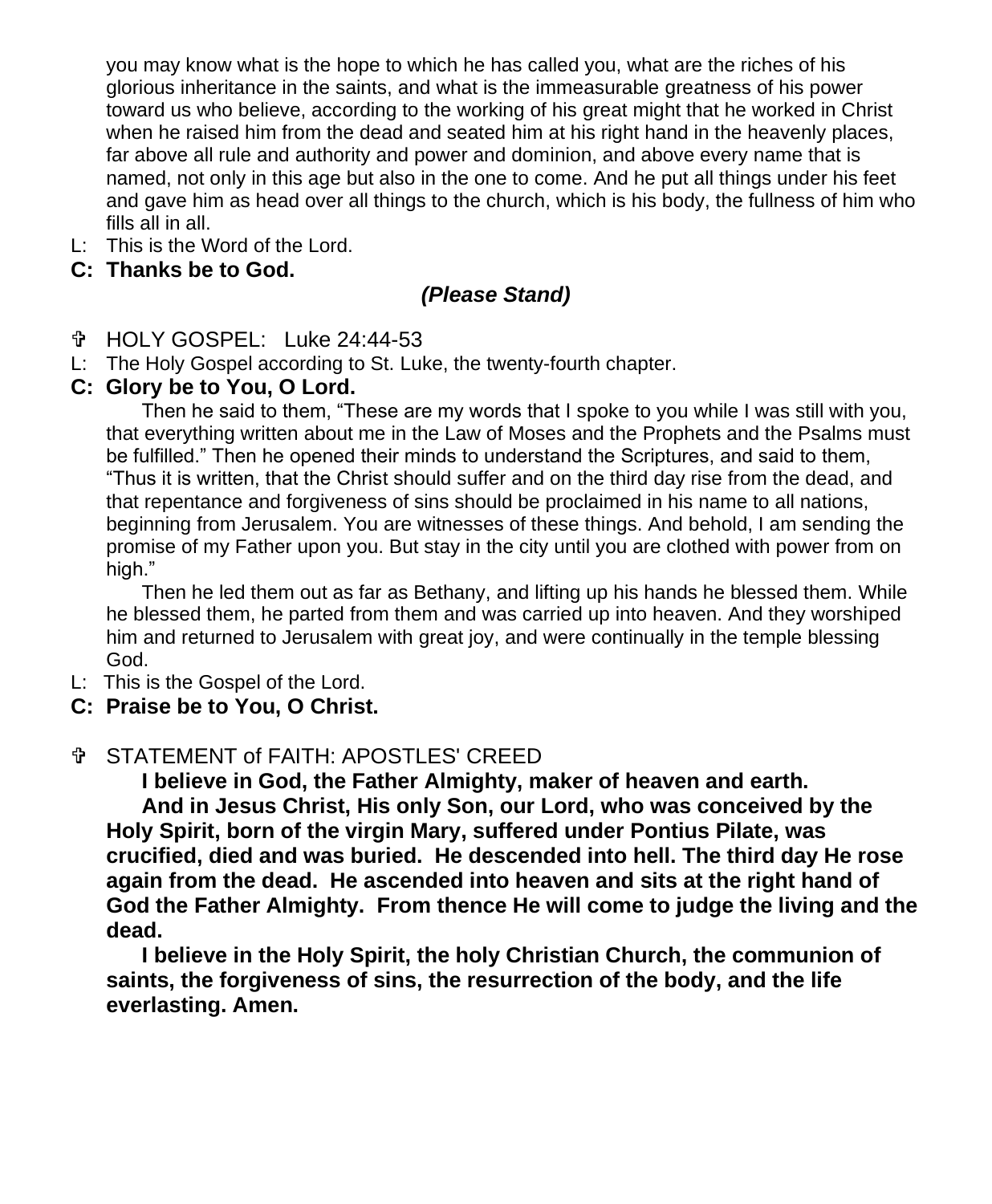

*(Be Seated)*

SERMON: *"The Ascension of Our Lord"*

#### *(Please Stand)*

#### PRAYER of the CHURCH

L: O Lord, since Your Son has gone up with a shout and the sound of a trumpet, ascended in triumph and is seated at Your right hand, so open our lips to sing praises to our King, rejoicing and living in the truth of His victory for us. Lord, in Your mercy,

#### **C: Hear our prayer.**

- L: Heavenly Father, Your Son has commanded us to go into all the world and proclaim the Gospel to the whole creation. Bless the proclamation of Your Church, that many may believe, be baptized and be saved. Lord, in Your mercy,
- **C: Hear our prayer.**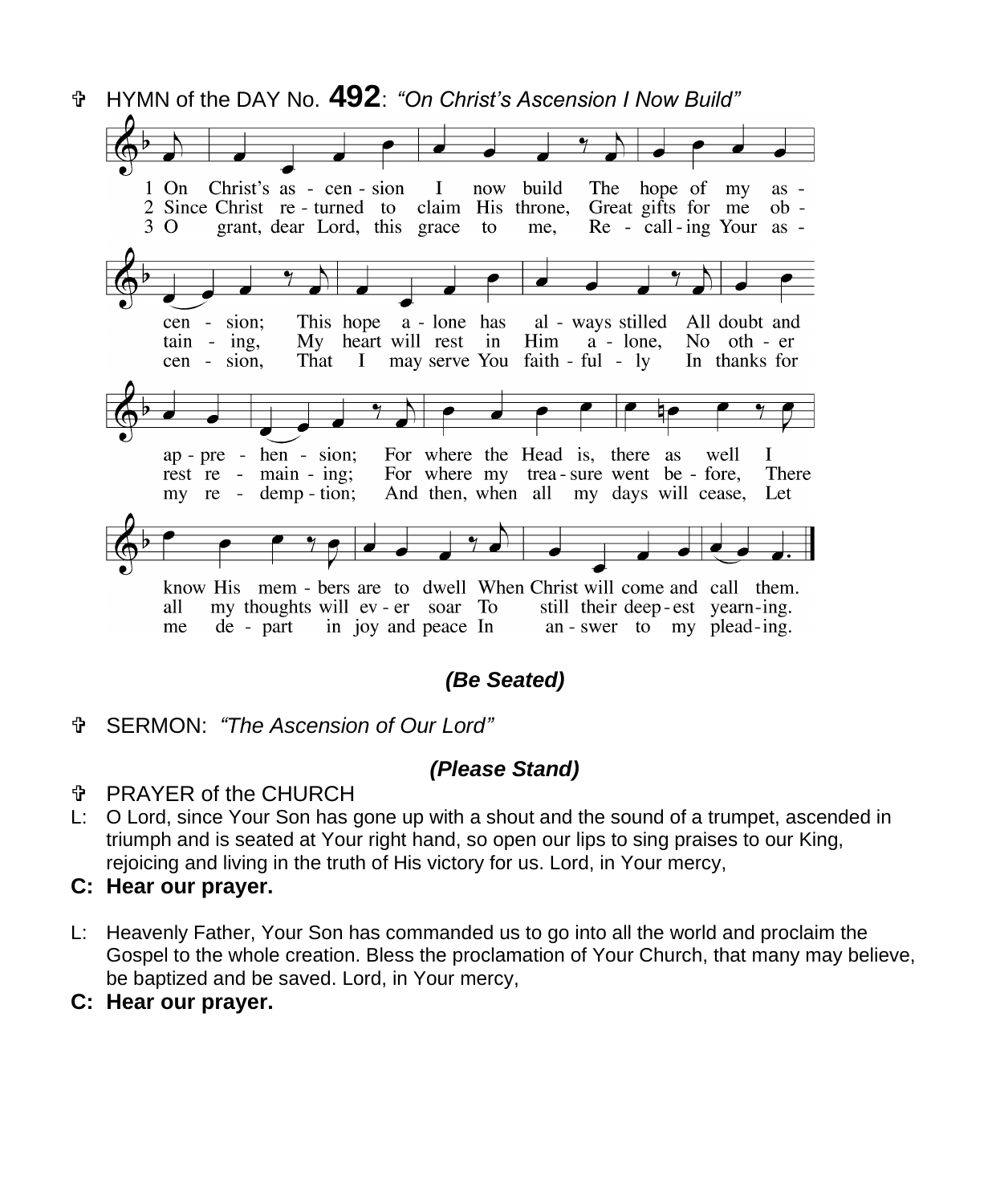L: Merciful God, preserve Your Holy Church here and scattered throughout the world. Give steadfast faith to all Christians by the preaching of Your Word and through the Holy Sacraments, and send laborers into Your harvest. Enliven the love of Your saints to bear one another's burdens and to show mercy toward those outside of the Church. Quicken us in the hope of eternal life in Christ Jesus. Lord, in Your mercy,

# **C: Hear our prayer.**

L: Father of glory, You raised Your only begotten Son from the dead and established Him at Your right hand so that we might be part of Your household forever. Bless our homes as we await our day of resurrection. Be the companion and consolation of those who live in solitude, strengthen husbands and wives so that their love exemplifies the love between Christ and His Church, and bless parents and children as they gather around Your Word. Lord, in Your mercy,

## **C: Hear our prayer.**

L: Eternal Lord, since Your Son will shatter kings when He executes judgment on the nations, keep all our leaders from acting in ways that will earn them His wrath. Bless them with wisdom to govern us in accord with Your righteous ways. Lord, in Your mercy,

## **C: Hear our prayer.**

L: Compassionate Lord, as believers in Your Son's name, we call on You to deliver all who suffer in our midst from sickness of body and mind and every other power of the enemy. Lord, in Your mercy,

# **C: Hear our prayer.**

L: O Lord, heavenly Father, we gratefully remember the sufferings and death of Your dear Son, Jesus Christ, for our salvation. Rejoicing in His victorious resurrection from the dead, we draw strength from His ascension before You, where He ever stands for us as our own High Priest. Gather us together from the ends of the earth to celebrate with all the faithful the marriage feast of the Lamb in His kingdom, which has no end. Graciously receive our prayers, deliver and preserve us, for to You alone we give all glory, honor and worship, Father, Son and Holy Spirit, one God, now and forever.

# **C: Amen.**

- THE LORD'S PRAYER
- L: Lord, remember us in Your kingdom and teach us to pray:
- **C: Our Father Who art in heaven, hallowed be Thy Name, Thy kingdom come, Thy will be done on earth as it is in heaven; give us this day our daily bread; and forgive us our trespasses as we forgive those who trespass against us; and lead us not into temptation, but deliver us from evil. For Thine is the kingdom and the power and the glory forever and ever. Amen.**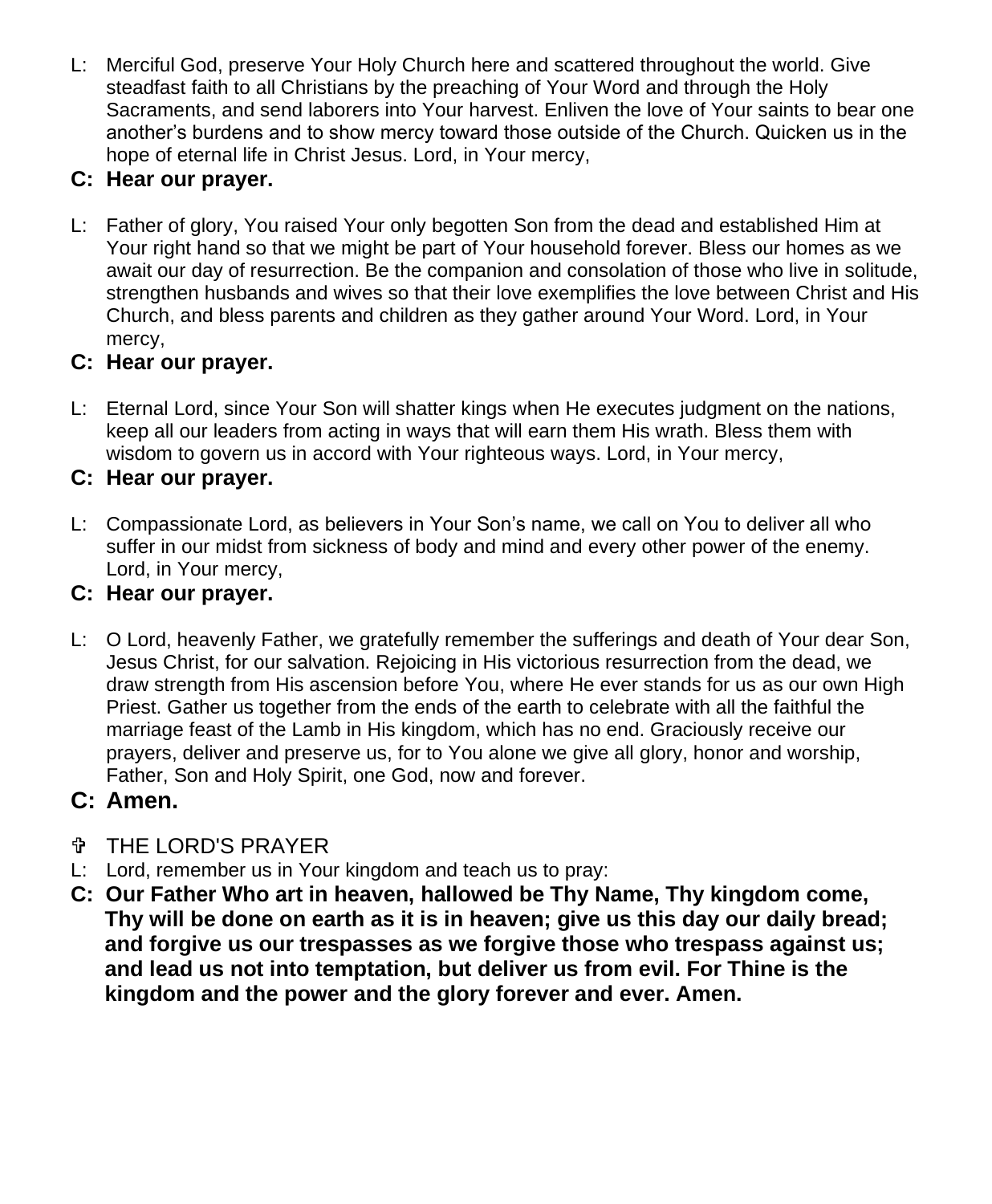- *T* BENEDICTION
- L: The Lord bless you and keep you. The Lord make his face shine on you and be gracious to you. The Lord look upon you with favor and give you peace.
- **C: Amen.**



 **As thrones before Him fall; Crown Him, ye kings, with many crowns, For He is king of all.**